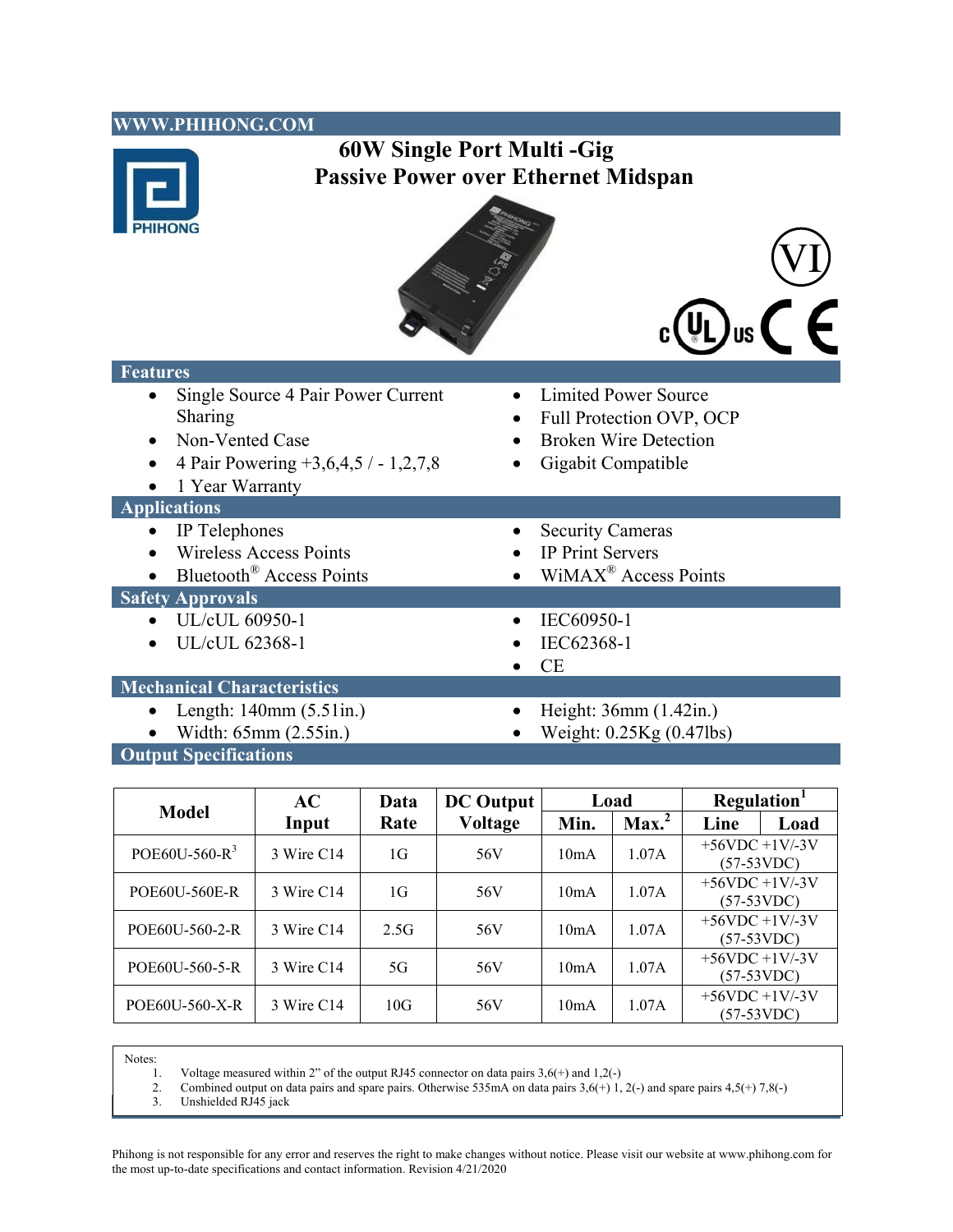**INPUT: AC Input Voltage Range**  90VAC to 264VAC

**AC Input Voltage Rating**  100 to 240VAC

### **AC Input Current**

2.0A (RMS) max for 900VAC 1.2A (RMS) max for 240VAC

**Leakage Current**  3.5mA max @ 254VAC/50Hz

**AC Inrush Current**  40A (RMS) max for 115VAC 80A (RMS) max for 240VAC

**OUTPUT: Total Output Power**  60W @40C 30W @50C 15W@60C

**Output Ripple**  200mV max @25ºC

**Efficiency2**  80% (typical) at max load,120VAC 60Hz

**Hold-up Time**  10mS min. 120VAC/60Hz max load

## **ENVIRONMENTAL:**

**Temperature** 

Humidity 5 to 90%

Operation  $-10^{\circ}$ C to +60°C for 60W Non-operation -20 $\degree$ C to +65 $\degree$ C

## **EMI**

Complies with FCC Part 15 Class B Complies with EN55032 Class B

### **Isolation Test**

Primary to Secondary: 4242VDC for 1min 10mA Primary to Field Ground: 2121VDC for 1min, 10mA

#### **Immunity**

ESD: IEC61000-4-2. Level 3 RS: **IEC61000-4-3.** Level 3 EFT: **IEC61000-4-4**. Level 2 Surge: IEC61000-4-5. Level 3 CS: IEC61000-4-6. Level 2 Voltage Dips IEC61000-4-11 Class 3 Harmonic: IEC61000-3-2 Class A

# **Insulation Resistance**

Primary to Secondary: >10M OHM 500VDC Primary to Field Ground: >10M OHM 500VDC

#### **FEATURES:**

**Over Current Protection** 

Output  $\#1$ (OUT) <650mA Output  $\#2\text{(OUT)} \leq 650 \text{mA}$ Output #1 and #2 Combined(OUT) <1300mA

**Over Voltage Protection**  Meets UL requirements

## **Short Circuit Protection**

Output can be shorted permanently without damage

**LED Indicators** *Green Solid* - Power good and output "ON"

**Input Connector**  IEC320 inlet 3 pin

**Output Connection**  +pins 3,6,4,5 / -pins 1,2,7,8

Notes:

1. The characteristics defined are at ambient temperature of 25<sup>°</sup>C unless otherwise specified

2. Efficiency is measured after 30 minutes burn-in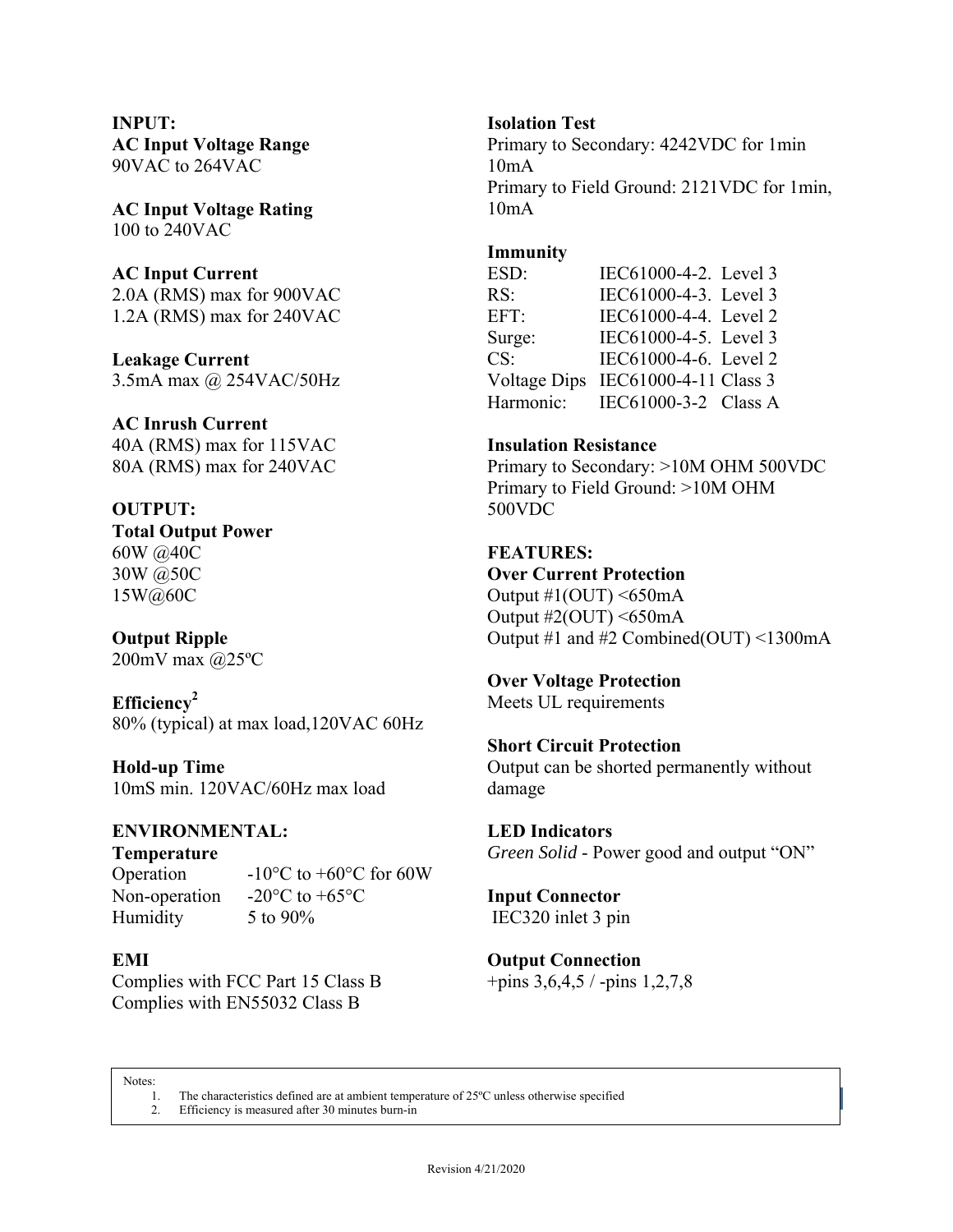